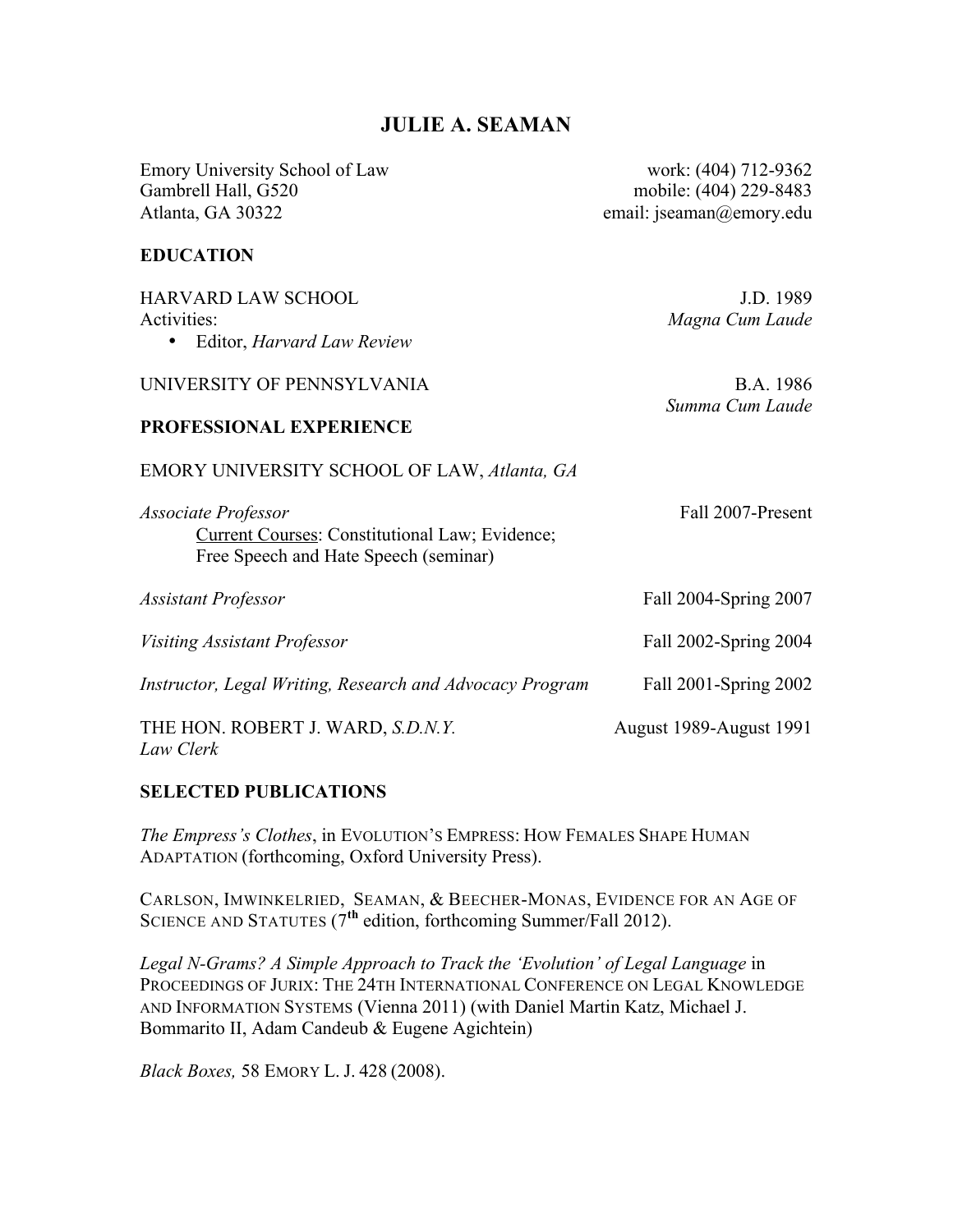*Hate Speech and Identity Politics: A Situationalist Proposal,* 36 FLA. ST. UNIV. L. REV. 99 (2008).

*Triangulating Testimonial Hearsay: The Constitutional Boundaries of Expert Opinion Testimony*, 96 GEO. L. J. 827 (2008).

*The Peahen's Tale, or Dressing our Parts at Work*, 14 DUKE J. GENDER L. & POL. 423 (2007).

*Cognitive Dissonance in the Classroom: Rationale and Rationalization in the Law of Evidence*, 50 ST. LOUIS L. J. 1097 (2006).

*Form and (Dys)Function in Sexual Harassment Law: Biology, Culture, and the Spandrels of Title VII*, 37 ARIZ. ST. L. J. 321 (2005).

Book Note, *Real Reform?*, 101 HARV. L. REV. 1978 (1988) (reviewing SUSAN ESTRICH, REAL RAPE (1987)).

#### **PRIMARY PROFESSIONAL SERVICE**

| President, Society for Evolutionary Analysis in Law (SEAL)                                       | 2011-Present              |
|--------------------------------------------------------------------------------------------------|---------------------------|
| Chair, Law School Admissions Committee                                                           | 2010-Present              |
| Law School Clerkship Committee (Chair, Spring 2008 & 2010-11)                                    | 2006-Present              |
| <b>Woodruff Selection Committee</b>                                                              | 2007-08; 2008-09          |
| Thrower Symposium Committee                                                                      | 2007-Present              |
| <b>Emory University Faculty Council</b>                                                          | 2007-08 term              |
| Emory Faculty Advisory Committee on Finance and Administration                                   | 2011-Present              |
| Law School Admissions and Scholarship Committee                                                  | 2004-05; 2005-06          |
| Chair, Faculty Concerns Committee of the President's Commission<br>on the Status of Women (PCSW) | 2005-06; 2006-07          |
| Member, PCSW                                                                                     | 2004-05; 2005-06; 2006-07 |
| Member, President's Committee on Work-Life Integration                                           | Spring 2006-2008          |
| Member, Emory Work-Life Advisory Board                                                           | Spring 2009-Present       |
| Member, Emory University Scholars Program in Interdisciplinary                                   | Spring 2009-Present       |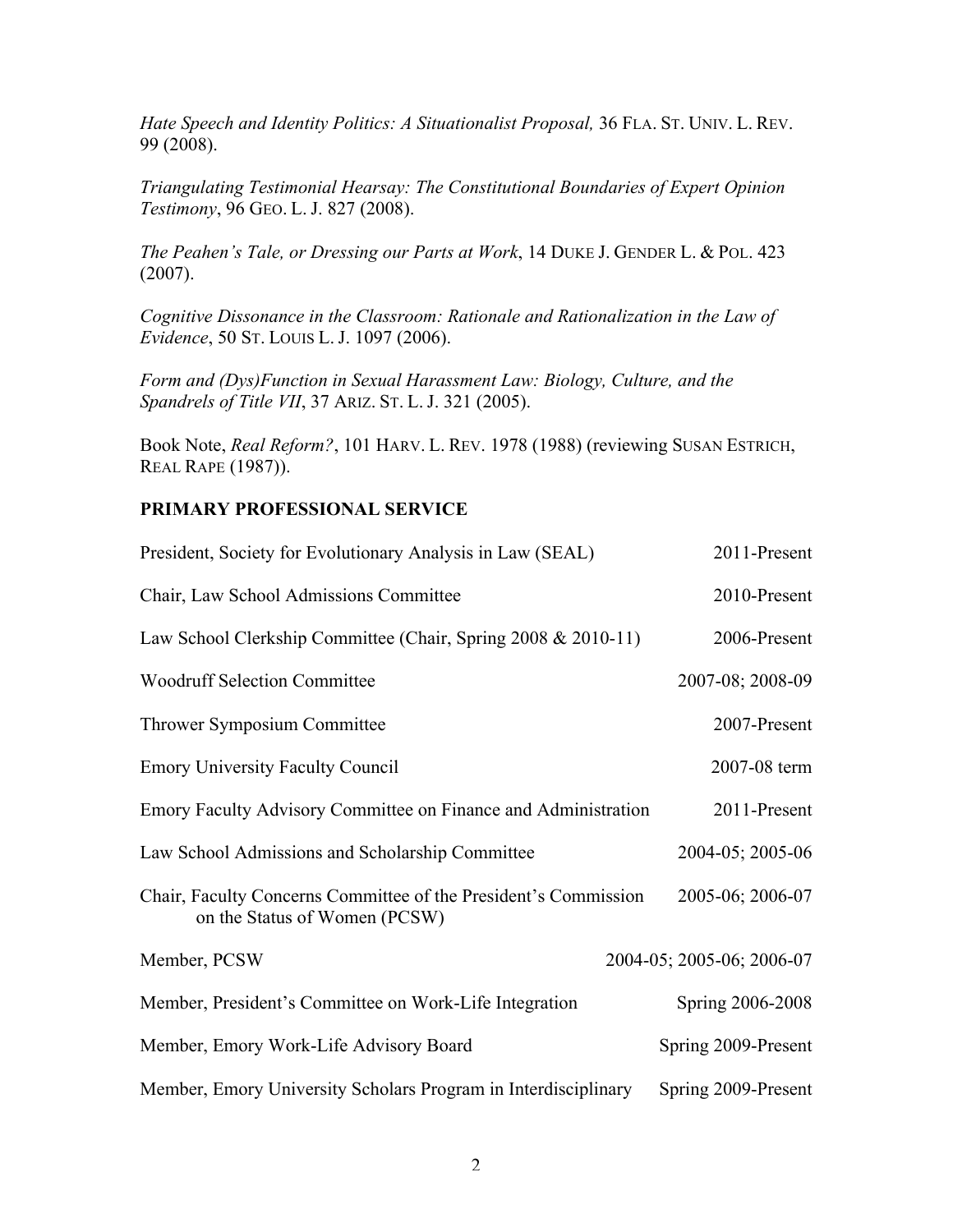Neuroscience Research Committee

| Member, Law School Dean Search Committee                                                                         | 2001-02      |
|------------------------------------------------------------------------------------------------------------------|--------------|
| Chair, Civil Rights Committee, & Member, Executive Committee,<br>Anti-Defamation League Southeast Regional Board | 2006-2007    |
| Board Member, Anti-Defamation League Southeast Region                                                            | 2004-Present |
| Board Member, Georgia Innocence Project (President beginning Jan. 2013) 2007-Present                             |              |
| Board Member, Leadership Institute for Women of Color Attorneys                                                  | 2006-Present |

## **INVITED LECTURES AND PRESENTATIONS**

*Race and Juries: An fMRI Investigation*, Gruter Institute Annual Conference on Law and Human Behavior (Squaw Valley CA, May 2011).

*Primer on Commercial Speech*, CDC Office of Smoking Health (Emory/CDC, April 2012).

*Legal n-grams*, Thirteenth Annual SEAL Scholarship Conference (Emory Law School, April 2012)

Moderator, *The Truth About Lies: Neuroscience, Law, and Ethics of Lie Detection Technologies* (Emory Medical School, May 2012).

*Black Boxes*, Current Legal Issues Colloquium 2009: Law and Neuroscience (Law Faculty, University College London, July 2009).

*Black Boxes*, Tenth Annual Scholarship Conference of the Society for Evolutionary Analysis in Law (SEAL) (Vanderbilt University Law School, April 2009).

*fMRI Lie Detection and Jury Nullification: Opening the Black Box of the Mind to Open the Black Box of the Jury Room*, Neuroscience, Law and Government Symposium (University of Akron School of Law, September 2008).

*Lie Detection, Science, Fiction, and the Jury*, Randolph W. Thrower Symposium (Emory Law School, February 2008).

*Participant*, First Amendment Discussion Forum (Brandeis School of Law, University of Louisville, December 2007).

Fox Leadership Program, (University of Pennsylvania, November 2007).